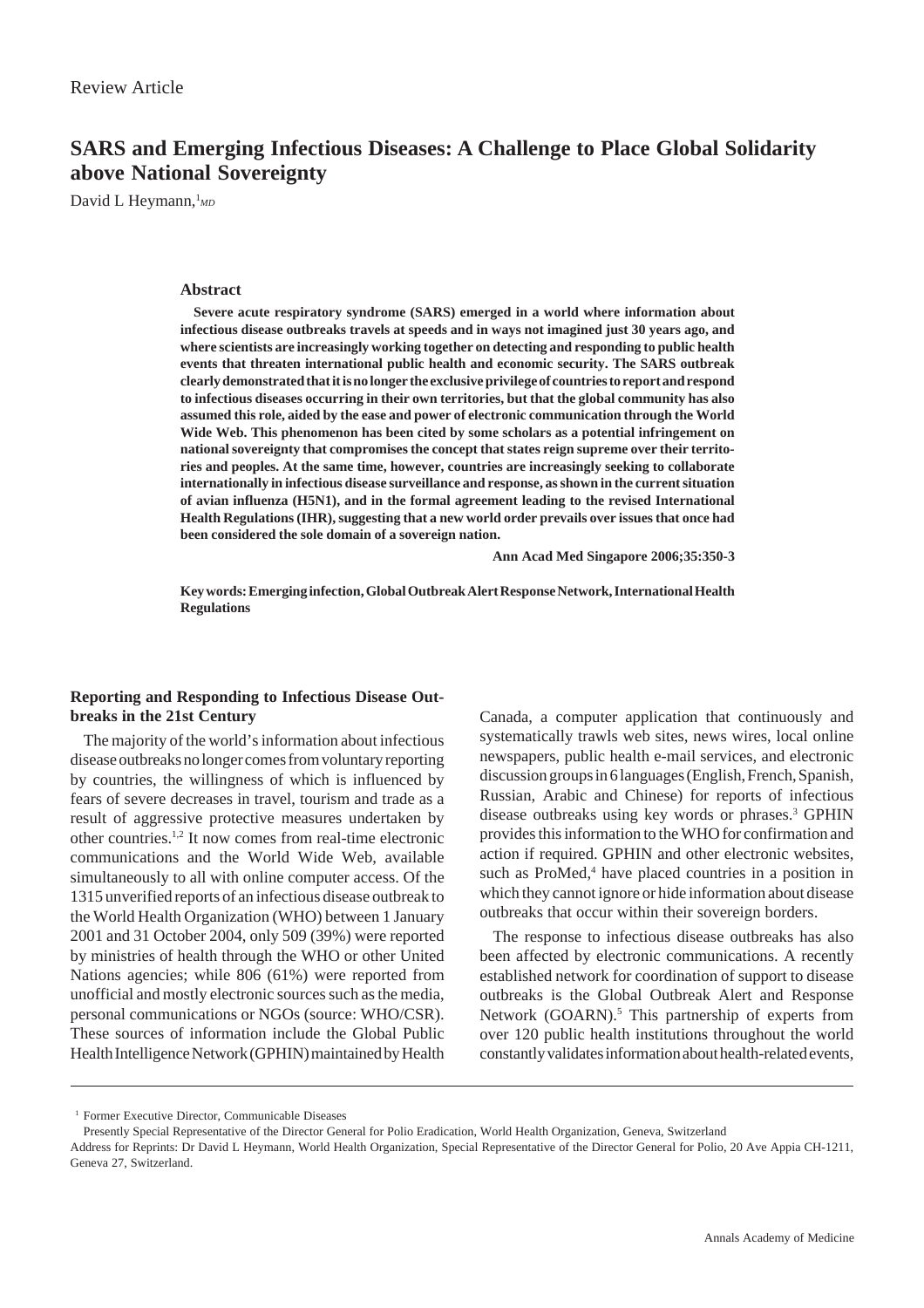and ensures a coordinated international response should one be necessary.6

GOARN works in real time through electronic, telephone and video communications. It responds with public health expertise to a wide range of disease outbreaks each year, many of them in remote areas where transportation and logistics platforms are also provided. Once an infectious disease outbreak has been validated, a description of the outbreak, along with the technical and logistics competencies required to support national containment activities, is provided to all partners electronically. Those experts who signal availability are then made available to the country in need.

## **The Emergence of Severe Acute Respiratory Syndrome (SARS) in an Electronically Connected World: The First Reports**

During November 2002, when SARS is thought to have first emerged, GPHIN picked up media reports of a suspected influenza outbreak in mainland China.7 At the same time, another GOARN partner, the US Global Emerging Infections Surveillance and Response System (GEIS), picked up similar media reports about an influenza B outbreak in Beijing and Guangzhou, the capital of Guangdong Province.<sup>8</sup> Validation of these reports began with a request for information from the WHO to the Chinese Ministry of Health on 5 and 11 December, and on 12 December, the WHO received confirmation of influenza B transmission occurring in both Beijing and Guangzhou.

Two months later, on 10 February, partners in GOARN picked up reports of an unusual outbreak of fatal pneumonialike illness in Guangdong Province that was affecting health workers, and the WHO office in Beijing received an e-mail message describing an infectious disease in Guangdong Province with more than 100 deaths. On 11 February, the Chinese Ministry of Health officially confirmed the reports to the WHO, and on the following day reported that the outbreak dated back to 16 November 2002, that influenza had been ruled out as the cause, that the outbreak was coming under control, and that there was no need for support from the WHO.

Because of concern about the possibility that a major influenza pandemic was evolving in southern China (a possible source of the first recorded human outbreak of avian influenza H5N1 in 1977), $9-12$  and because of lack of full access to data being collected within Chinese borders, surveillance for respiratory diseases was heightened throughout Asia, resulting in the rapid identification of 2 important public health events. The first was the isolation of the avian influenza virus (H5N1) on 19 February from a father and son in Hong Kong who had become ill immediately after returning from travel to Fujian Province, China.13 The second was the report of an American businessman who had travelled through China and Hong Kong en route to Viet Nam, where he was hospitalised with a severe atypical pneumonia on 26 February.14 By 5 March, reports began coming in from both Viet Nam and Hong Kong about health workers who were severely ill with the same symptoms, and on 11 March the WHO Director-General contacted China to express the concern of several WHO member states about a perceived lack of transparent information about the outbreak in Guangdong Province. On 19 March, the Chinese Ministry of Health reported that a common bacteria, chlamydia, had been confirmed as the cause of the outbreak. During the next 8 days, the Ministry reported that 792 cases and 31 deaths had occurred between 16 November 2002 and 28 February 2003, and 4 weeks later on 28 March expressed its belief that the Guangdong outbreak was most likely SARS. Following this announcement, China joined the global network of GOARN scientists, clinicians and public health experts working on containment (WHO/CSR).

## **Placing Global Solidarity above National Sovereignty**

Demands on China and all other countries throughout the world during the SARS outbreak were unprecedented.<sup>15</sup> Countries were first asked to report probable cases of SARS in real time using electronic reporting formats. As real-time epidemiological evidence showed that persons with SARS were spreading the disease internationally by air travel, countries were then asked to screen airline passengers and prevent those with SARS or a history of contact with SARS from travelling. Finally, as real-time epidemiological evidence continued to show that persons with SARS were travelling internationally, and that other factors might also be involved in SARS transmission at a Hong Kong apartment complex,<sup>16</sup> international travellers were asked to postpone travel to certain areas where SARS was occurring.

Through open and transparent collaboration among countries, human-to-human transmission of SARS was interrupted at all sites within 4 months, and on 5 July the SARS outbreak was declared contained (Fig. 1). Despite the negative impact of the SARS outbreak, countries willingly collaborated in these measures of global solidarity. Apart from the high costs of intensive medical care, control interventions and death, there was widespread social disruption and economic loss. Schools, hospitals, and some borders were closed, and thousands of people were placed under quarantine. International travel to affected areas plummeted by 50% to 70% and hotel occupancy dropped by more than 60%. Businesses failed, particularly in tourismrelated areas, while some large manufacturing facilities were forced to suspend operations when cases appeared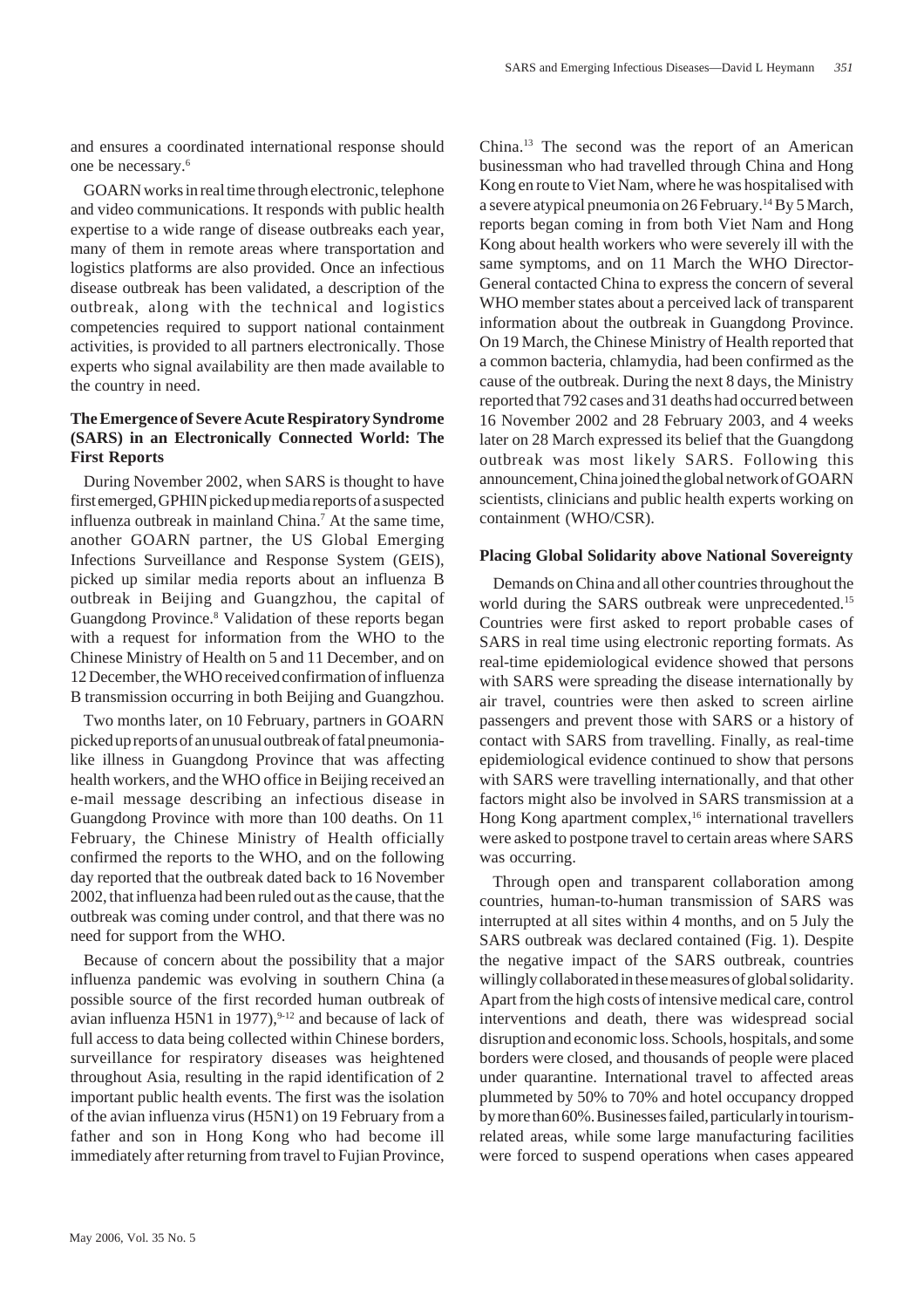

Adapted from World Health Organization. Epidemic curves - Severe Acute Respiratory Disease (SARS) http://www.who.int/csr/sars/epicurve/epiindex/en/index1.html

Fig. 1. Probable cases of SARS by week of onset worldwide (n = 5910), 1 November 2002 to 10 July 2003.

among workers. Preliminary estimates have placed the direct and indirect costs of the outbreak at nearly US\$100 billion (source: Bio Economic Associates of Cambridge, Massachusetts).

The detection of, and international response to, the SARS outbreak clearly demonstrated that countries are willing to forgo the exclusive privilege of reporting and responding to infectious diseases occurring in their own territories in a manner over which they have supreme control. The global solidarity in the detection and validation of, and response to, the SARS outbreak has blurred the concept that states are sovereign and reign supreme over their territories and peoples,<sup>17</sup> and by so doing has established new norms and standards in international public health. Countries did not refuse to report or collaborate on the grounds that SARS (and most other infectious diseases) was not covered by the International Health Regulations (1969), the existing international legal framework for the prevention and control of international spread of infectious diseases that had been under revision since 1995.18

### **New Norms and Standards: The Post-SARS Era**

During the remainder of 2003 and 2004, Asian countries continued to adhere to the norms and standards that had been established during the SARS outbreak by open reporting of, and collaborative response to, important events in public health. Suspect cases of SARS in Singapore, Taipei and Beijing were rapidly reported and confirmed by international collaboration through GOARN.<sup>19</sup> Those countries and areas involved immediately reported the laboratory incidents that led to infection, and openly described the procedures undertaken to ensure that they would not occur again.

In late 2003, another infectious agent that had first been shown to cross the species barrier between animals and humans in 1997 – the avian influenza virus (H5N1) – began to appear rapidly within Asia in poultry and then in poultry in the Middle East, Africa and Europe.12 Governments have been remarkably frank about reporting when poultry flocks become infected, and have also been rapid to report any human cases that occur, keeping both their own citizens and the international community informed. As with SARS, reporting is occurring even though financial consequences are enormous in the agricultural sector, with the culling of entire flocks, and despite tensions at times between health and agricultural ministries. Interests of national and international public health continue to prevail; they are not being masked by concepts of national sovereignty.

Specific examples of the seriousness with which governments in Asia have accepted the challenge from avian influenza are remarkable. When possible human-tohuman transmission of avian influenza occurred in a family cluster in one region of Thailand, more than 1 million volunteers were recruited by the government to conduct house-to-house and farm-to-farm searches for any additional clusters of human cases or unreported outbreaks in poultry (source: WHO/Thailand).

Vietnam, China, Laos, Cambodia and Indonesia have likewise reported regularly on outbreaks in poultry, while Laos and Cambodia have also openly recognised that they lack sufficient resources to institute control measures, and that surveillance would not be adequate to track evolution of the outbreaks or identify human cases.<sup>20</sup> Asian governments remain willing to disclose information about